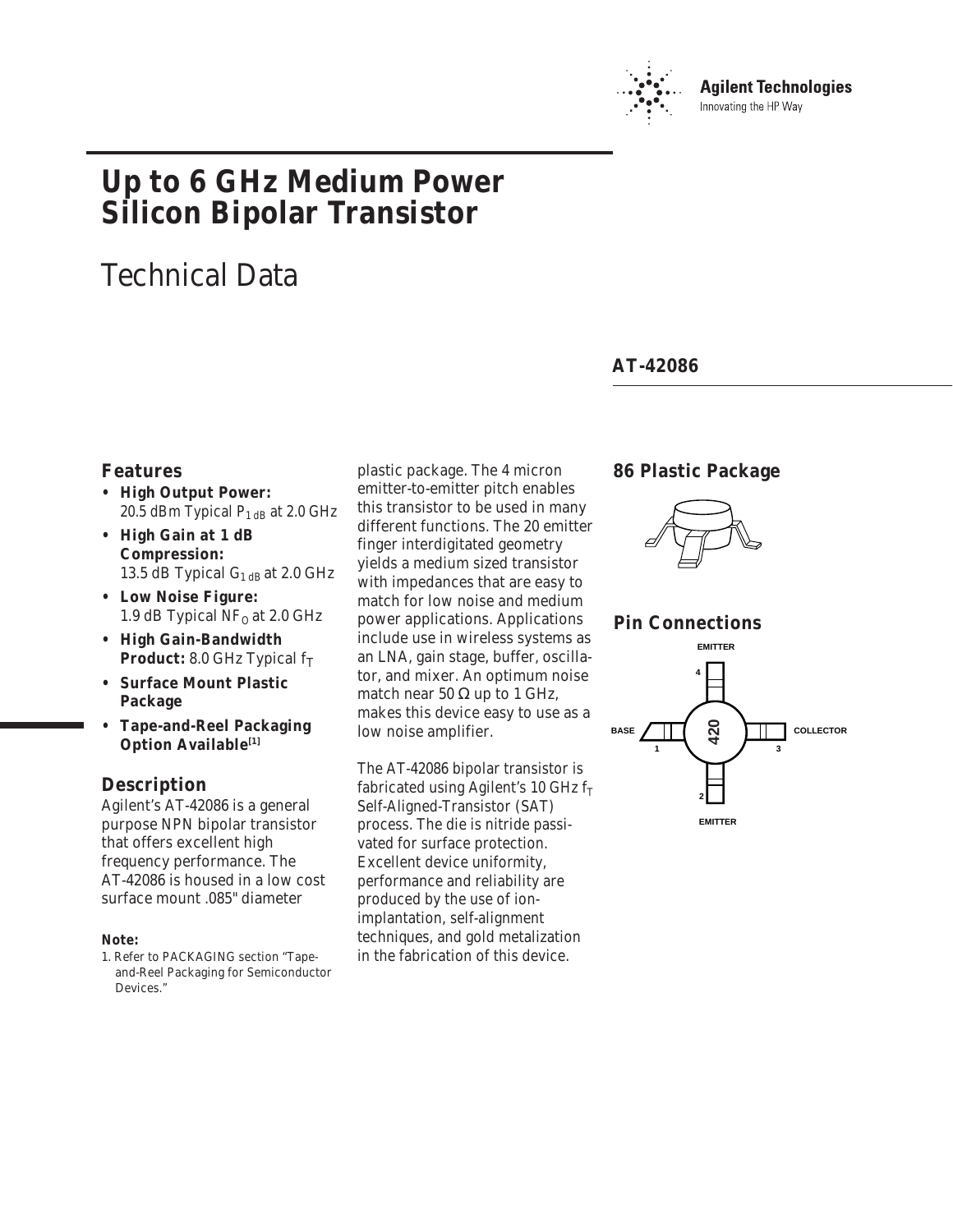| <b>Symbol</b> | <b>Parameter</b>                   | <b>Units</b> | <b>Absolute</b><br>Maximum <sup>[1]</sup> |
|---------------|------------------------------------|--------------|-------------------------------------------|
| $V_{EBO}$     | <b>Emitter-Base Voltage</b>        |              | 1.5                                       |
| $V_{CBO}$     | <b>Collector-Base Voltage</b>      | V            | 20                                        |
| $V_{CEO}$     | <b>Collector-Emitter Voltage</b>   |              | 12                                        |
| $I_{C}$       | <b>Collector Current</b>           | mA           | 80                                        |
| $P_T$         | Power Dissipation <sup>[2,3]</sup> | mW           | 500                                       |
| $T_i$         | <b>Junction Temperature</b>        | $\circ$ C    | 150                                       |
| $T_{STG}$     | <b>Storage Temperature</b>         | $\circ$ C    | $-65$ to 150                              |

### **AT-42086 Absolute Maximum Ratings**

## **Thermal Resistance[2,4]:**

## $\theta_{\rm ic} = 140^{\circ}$ C/W

#### **Notes:**

- 1. Permanent damage may occur if any of these limits are exceeded.
- 2.  $T_{\text{CASE}} = 25^{\circ}\text{C}$ .
- 3. Derate at 7.1 mW/°C for  $T_C > 80$ °C.
- 4. See MEASUREMENTS section "Thermal Resistance" for more information.

### **Part Number Ordering Information**

| <b>Part Number</b> | Increment | <b>Comments</b> |
|--------------------|-----------|-----------------|
| AT-42086-BLK       | 100       | Bulk            |
| AT-42086-TR1       | 1000      | Reel            |

**Note:** For more information, see "Tape and Reel Packaging for Semiconductor Devices".

### Electrical Specifications,  $T_A = 25^{\circ}C$

| <b>Symbol</b>   | <b>Parameters and Test Conditions</b>                                                       |                                                 | <b>Units</b> | Min. | Typ.                | Max. |
|-----------------|---------------------------------------------------------------------------------------------|-------------------------------------------------|--------------|------|---------------------|------|
| $ S_{21E} ^2$   | Insertion Power Gain; $V_{CE} = 8 V$ , $I_C = 35 mA$                                        | $f = 1.0$ GHz<br>$f = 2.0$ GHz<br>$f = 4.0$ GHz | dB           | 15.0 | 16.5<br>10.5<br>4.5 |      |
| $P_{1 dB}$      | Power Output @ 1 dB Gain Compression<br>$V_{\text{CE}} = 8 V, I_{\text{C}} = 35 \text{ mA}$ | $f = 2.0$ GHz<br>$f = 4.0$ GHz                  | dBm          |      | 20.5<br><b>20.0</b> |      |
| $G_{1dB}$       | 1 dB Compressed Gain; $V_{CE} = 8 V$ , $I_C = 35 mA$                                        | $f = 2.0$ GHz<br>$f = 4.0$ GHz                  | dB           |      | 13.5<br>9.0         |      |
| NF <sub>0</sub> | Optimum Noise Figure: $V_{CF} = 8 V$ , $I_C = 10 mA$                                        | $f = 2.0$ GHz<br>$f = 4.0$ GHz                  | dB           |      | 1.9<br>3.5          |      |
| $G_A$           | Gain @ NF <sub>O</sub> ; $V_{CF} = 8 V$ , I <sub>C</sub> = 10 mA                            | $f = 2.0$ GHz<br>$f = 4.0$ GHz                  | dB           |      | 13.0<br>9.0         |      |
| $f_T$           | Gain Bandwidth Product: $V_{CE} = 8 V$ , I <sub>C</sub> = 35 mA                             |                                                 | GHz          |      | 8.0                 |      |
| $h_{FE}$        | Forward Current Transfer Ratio; $V_{CE} = 8 V$ , $I_C = 35 mA$                              |                                                 |              | 30   | 150                 | 270  |
| $I_{CBO}$       | Collector Cutoff Current; $V_{CB} = 8 V$                                                    |                                                 | $\mu$ A      |      |                     | 0.2  |
| $I_{EBO}$       | Emitter Cutoff Current; $V_{FB} = 1$ V                                                      |                                                 | $\mu A$      |      |                     | 2.0  |
| $C_{CB}$        | Collector Base Capacitance <sup>[1]</sup> : $V_{CB} = 8 V$ , f = 1 MHz                      |                                                 | pF           |      | 0.32                |      |

**Note:**

1. For this test, the emitter is grounded.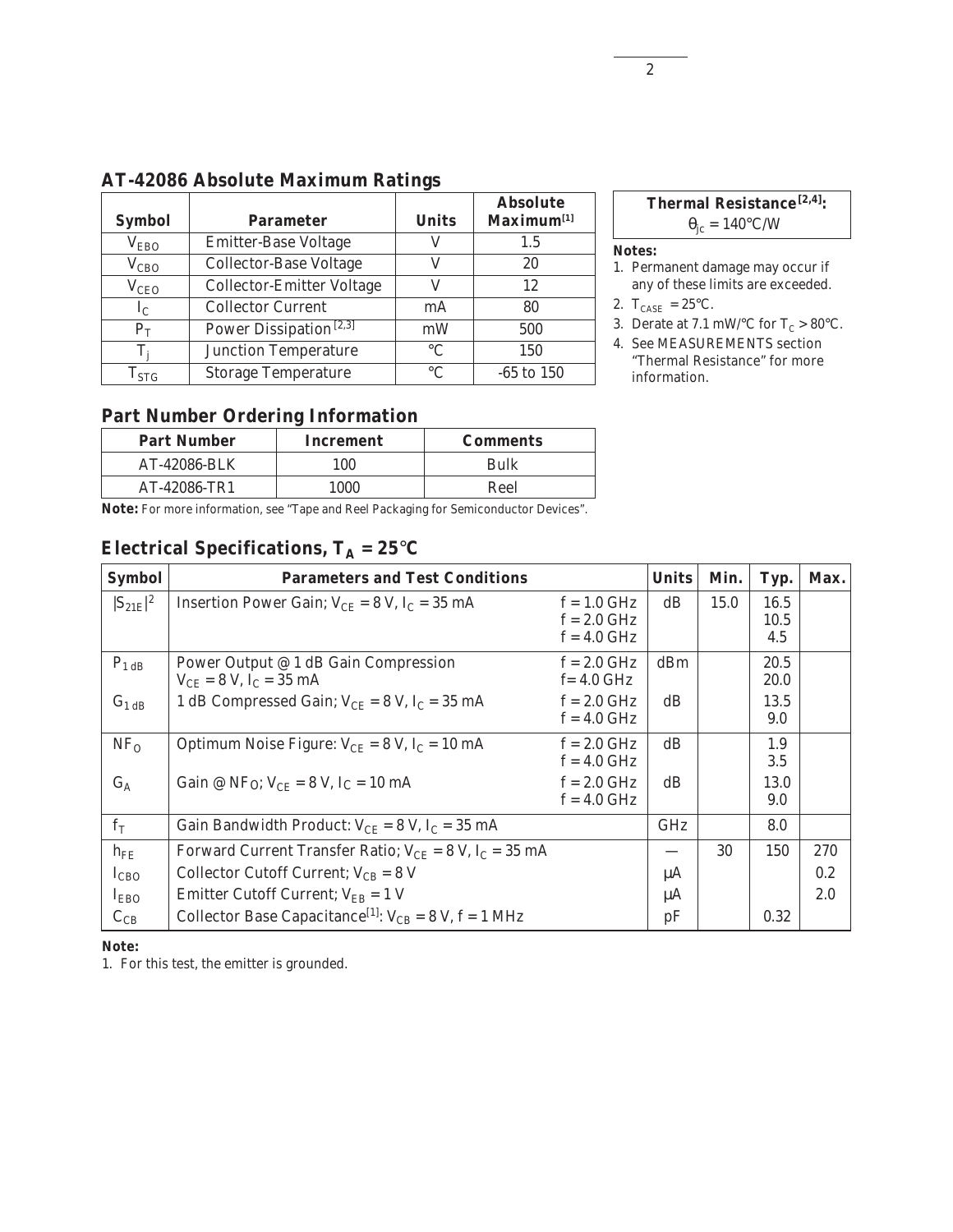# **AT-42086 Typical Performance,**  $T_A = 25^{\circ}C$



**Compressed Gain vs. Collector Current and Frequency.**  $V_{CE} = 8 V$ **.** 



**Figure 2. Insertion Power Gain vs. Collector Current and Frequency.**   $V_{CE} = 8 V.$ 



**Figure 3. Insertion Power Gain, Maximum Available Gain and Maximum Stable Gain vs. Frequency.** 



**Figure 4. Noise Figure and Associated Gain vs. Frequency.**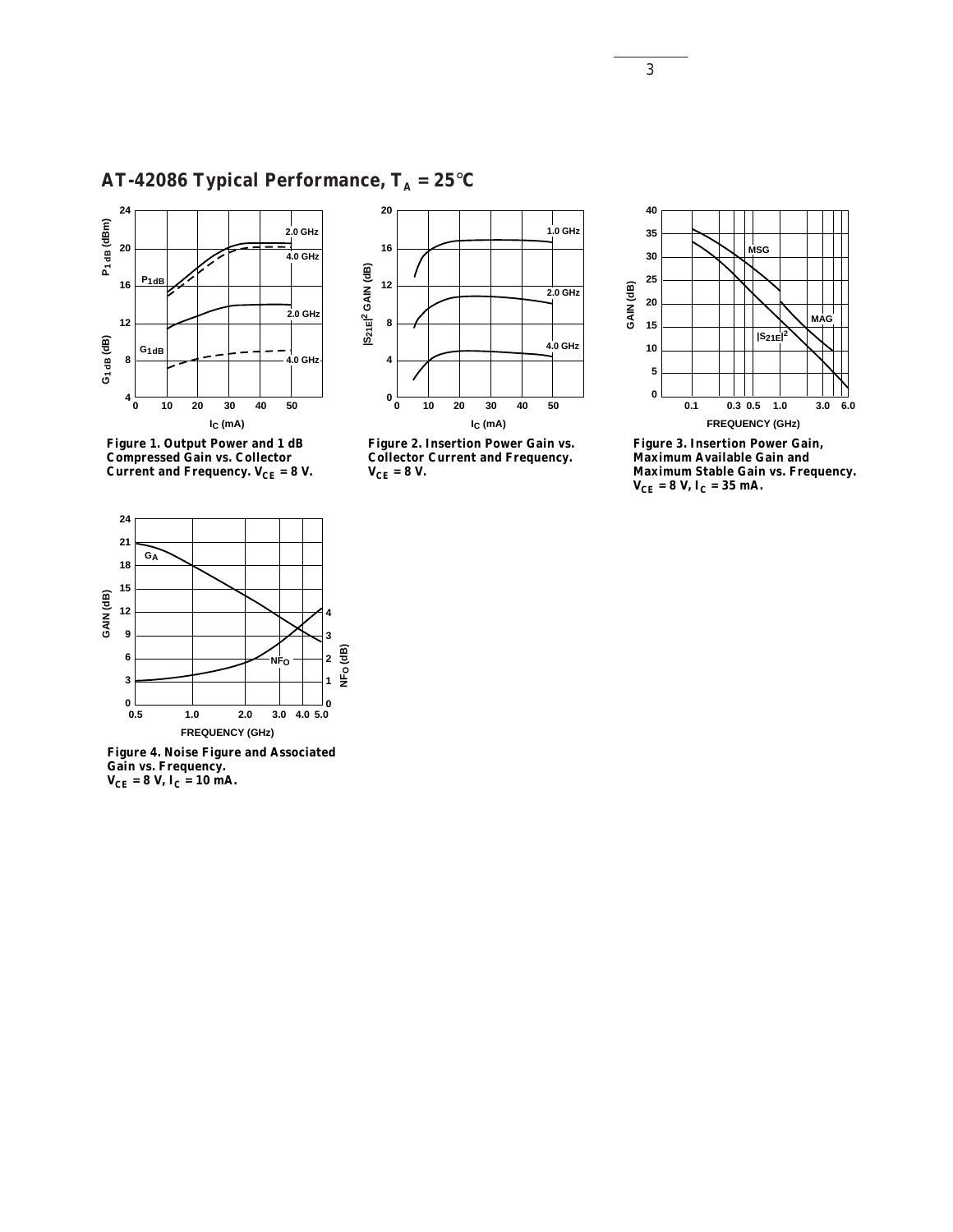### **AT-42086 Typical Scattering Parameters,**

| Freq.      | $S_{11}$ |        | $S_{21}$ |       | $S_{12}$        |               |      | $S_{22}$ |      |        |
|------------|----------|--------|----------|-------|-----------------|---------------|------|----------|------|--------|
| <b>GHz</b> | Mag.     | Ang.   | dB       | Mag.  | Ang.            | $\mathbf{dB}$ | Mag. | Ang.     | Mag. | Ang.   |
| 0.1        | .68      | $-48$  | 28.0     | 25.12 | 153             | $-36.0$       | .016 | 65       | .91  | $-15$  |
| 0.5        | .63      | $-141$ | 20.9     | 11.07 | 102             | $-29.9$       | .032 | 42       | .54  | $-30$  |
| 1.0        | .63      | $-176$ | 15.4     | 5.87  | 80              | $-27.4$       | .043 | 43       | .43  | $-30$  |
| 1.5        | .65      | 164    | 12.0     | 3.98  | 65              | $-26.0$       | .050 | 46       | .40  | $-34$  |
| 2.0        | .66      | 151    | 9.5      | 2.99  | 53              | $-23.9$       | .064 | 52       | .38  | $-40$  |
| 2.5        | .69      | 142    | 7.8      | 2.44  | 45              | $-23.1$       | .070 | 53       | .36  | $-46$  |
| 3.0        | .71      | 132    | 6.2      | 2.04  | 34              | $-21.6$       | .084 | 54       | .34  | $-54$  |
| 3.5        | .73      | 123    | 4.8      | 1.74  | 24              | $-19.7$       | .104 | 53       | .33  | $-67$  |
| 4.0        | .75      | 115    | 3.6      | 1.51  | 14              | $-18.3$       | .122 | 51       | .30  | $-80$  |
| 4.5        | .78      | 108    | 2.6      | 1.34  | $5\overline{)}$ | $-17.2$       | .138 | 50       | .31  | $-94$  |
| 5.0        | .80      | 101    | $1.6\,$  | 1.20  | $-4$            | $-16.0$       | .159 | 46       | .31  | $-110$ |
| 5.5        | .82      | 95     | 0.6      | 1.08  | $-12$           | $-14.8$       | .182 | 40       | .32  | $-129$ |
| 6.0        | .85      | 89     | $-0.2$   | 0.97  | $-21$           | $-14.0$       | .200 | 35       | .34  | $-148$ |

### Common Emitter, Z<sub>O</sub> = 50 Ω, T<sub>A</sub> = 25°C, V<sub>CE</sub> = 8 V, I<sub>C</sub> = 10 mA

### **AT-42086 Typical Scattering Parameters,**

Common Emitter, Z<sub>O</sub> = 50 Ω, T<sub>A</sub> = 25°C, V<sub>CE</sub> = 8 V, I<sub>C</sub> = 35 mA

| Freq.      | $S_{11}$ |        | $S_{21}$ |       | $S_{12}$ |               |      | $S_{22}$ |      |        |
|------------|----------|--------|----------|-------|----------|---------------|------|----------|------|--------|
| <b>GHz</b> | Mag.     | Ang.   | dB       | Mag.  | Ang.     | $\mathbf{dB}$ | Mag. | Ang.     | Mag. | Ang.   |
| 0.1        | .48      | $-94$  | 32.8     | 43.62 | 137      | $-37.7$       | .013 | 65       | .77  | $-25$  |
| 0.5        | .57      | $-168$ | 22.4     | 13.21 | 92       | $-32.6$       | .023 | 57       | .39  | $-28$  |
| 1.0        | .59      | 168    | 16.5     | 6.69  | 75       | $-28.7$       | .037 | 62       | .33  | $-27$  |
| 1.5        | .61      | 154    | 13.0     | 4.48  | 62       | $-24.8$       | .057 | 64       | .31  | $-31$  |
| 2.0        | .63      | 143    | 10.5     | 3.36  | 51       | $-23.0$       | .071 | 61       | .29  | $-37$  |
| 2.5        | .68      | 137    | 8.7      | 2.72  | 43       | $-21.0$       | .089 | 56       | .26  | $-45$  |
| 3.0        | .68      | 127    | 7.0      | 2.25  | 33       | $-19.7$       | .104 | 58       | .25  | $-53$  |
| 3.5        | .71      | 118    | 5.7      | 1.92  | 24       | $-18.4$       | .121 | 55       | .24  | $-65$  |
| 4.0        | .73      | 111    | 4.5      | 1.69  | 14       | $-17.3$       | .136 | 49       | .20  | $-80$  |
| 4.5        | .76      | 104    | 3.5      | 1.49  | 5        | $-15.9$       | .161 | 46       | .21  | $-95$  |
| 5.0        | .78      | 98     | 2.4      | 1.32  | $-3$     | $-15.2$       | .174 | 43       | .21  | $-115$ |
| 5.5        | .81      | 91     | 1.6      | 1.20  | $-12$    | $-14.3$       | .193 | 36       | .22  | $-136$ |
| 6.0        | .84      | 85     | 0.7      | 1.08  | $-20$    | $-13.4$       | .213 | 31       | .25  | $-156$ |

A model for this device is available in the DEVICE MODELS section.

### **AT-42086 Noise Parameters:**  $V_{CE} = 8 V$ , I<sub>C</sub> = 10 mA

| Freq.      | NF <sub>0</sub> | opt        |        |          |  |
|------------|-----------------|------------|--------|----------|--|
| <b>GHz</b> | dB              | <b>Mag</b> | Ang    | $R_N/50$ |  |
| 0.1        | $1.0\,$         | .04        |        | 0.13     |  |
| 0.5        | 1.1             | .03        | 62     | 0.12     |  |
| 1.0        | 1.5             | .06        | 168    | 0.12     |  |
| 2.0        | 1.9             | .25        | $-146$ | 0.12     |  |
| 4.0        | 3.5             | .58        | $-100$ | 0.52     |  |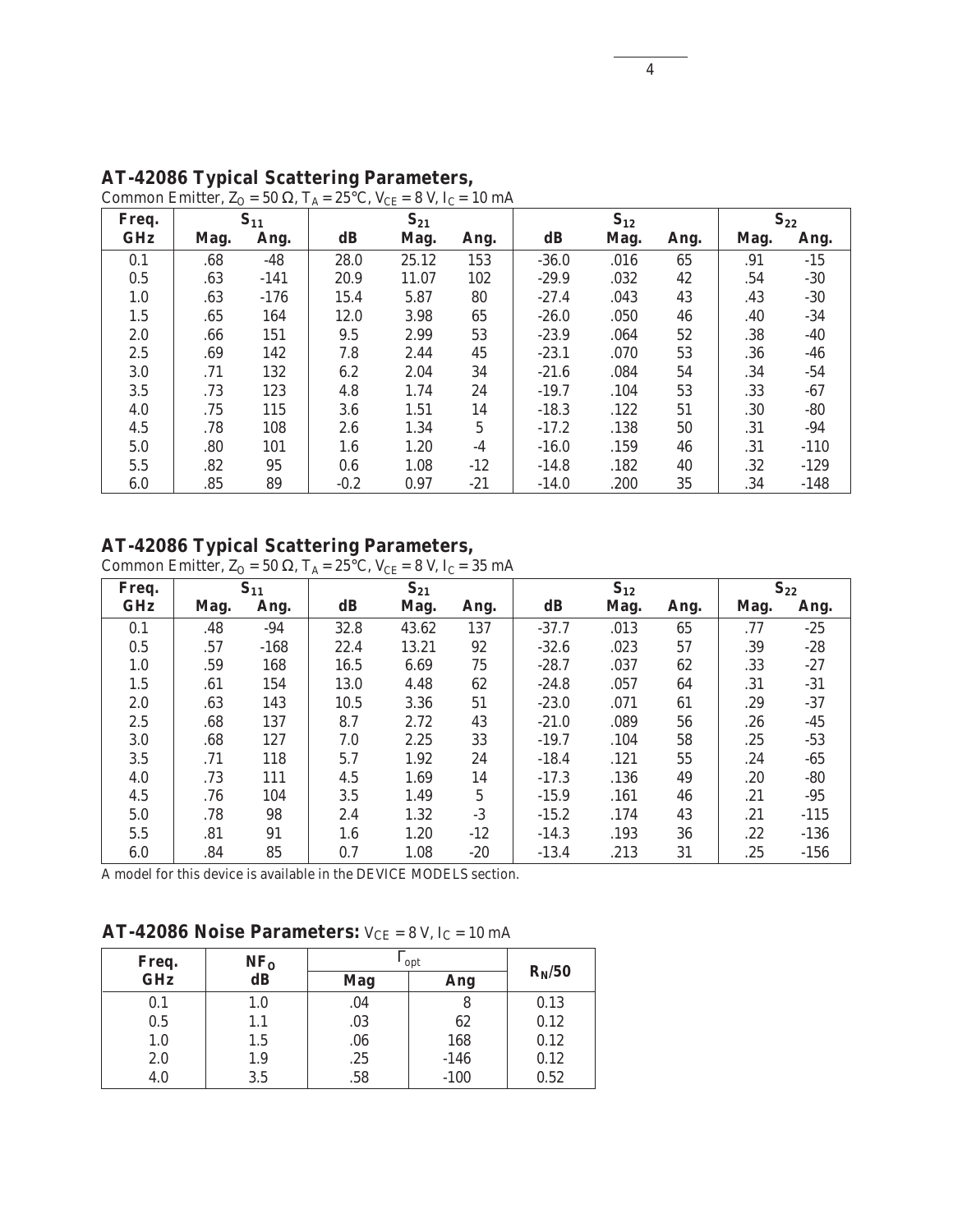## **86 Plastic Package Dimensions**



**DIMENSIONS ARE IN MILLIMETERS (INCHES)**